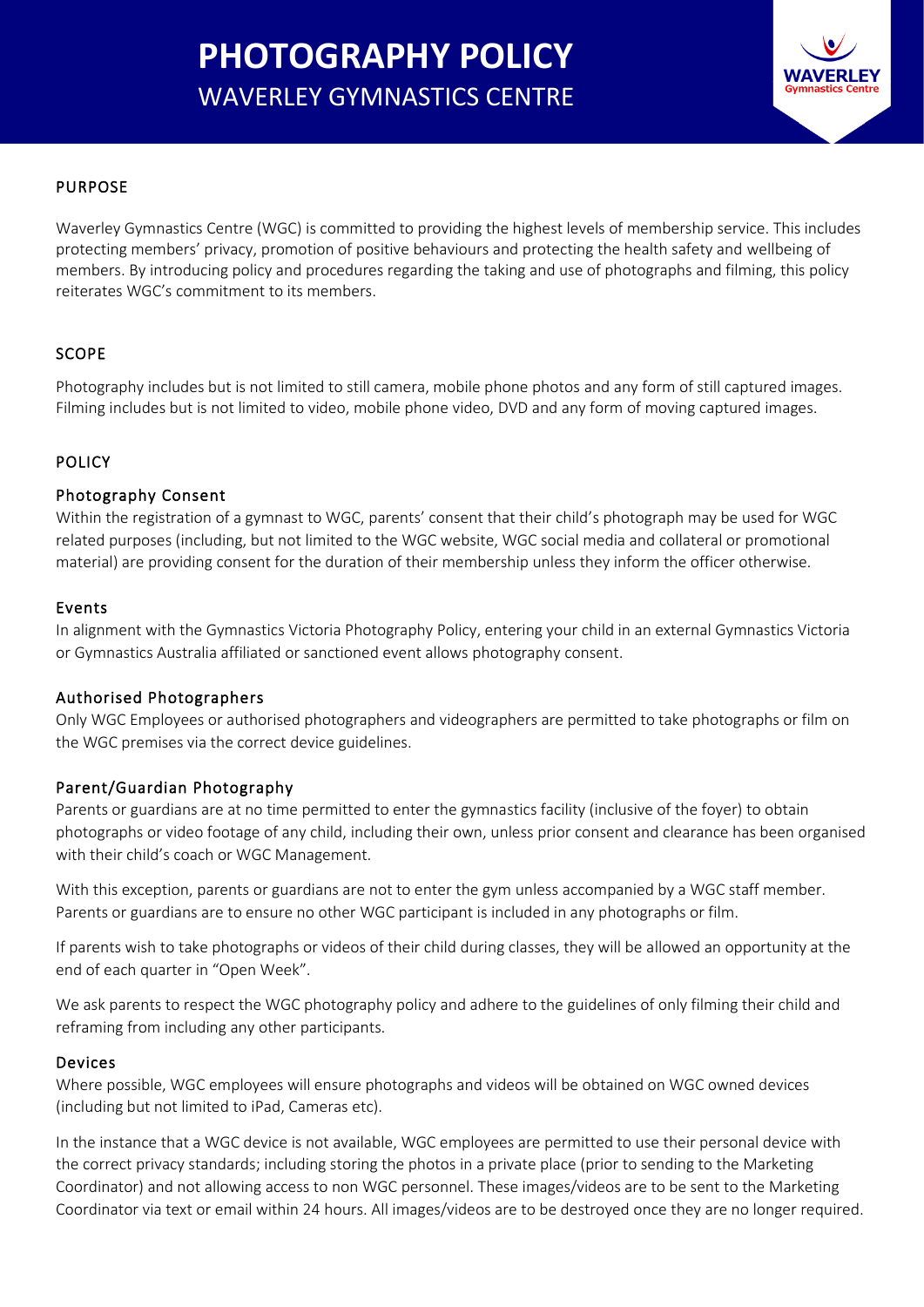# **PHOTOGRAPHY POLICY** WAVERLEY GYMNASTICS CENTRE



# Flash Photography

Flash photography is prohibited at any WGC classes or events.

# BREACH OF POLICY

- Images or videos that are revealing or could be considered inappropriate.
- Images or videos being taken without prior consent from a parent or guardian.
- Images or videos taken on personal devices for non-WGC official use.
- Images or videos not being forwarded on to the appropriate WGC staff for official WGC use, and deleted in the designated time frame.
- Images or videos which clearly show gymnasts in WGC changing areas, bathrooms or toilets.

# *Breach of Policy Reporting Process*

For any breaches or complaints related to this policy please contact the appropriate WGC employee as outlined in the WGC Questions and Concerns Procedure located at the following link: <https://www.wgc.org.au/policies/>

WGC will follow the complaints procedure as per the Gymnastics Australia (GA) Member Protection Policy located at the following link:

[https://www.gymnastics.org.au/images/national/About\\_Us/By\\_laws\\_Policies\\_Tech\\_Regs/Member\\_Protection\\_Policy](https://www.gymnastics.org.au/images/national/About_Us/By_laws_Policies_Tech_Regs/Member_Protection_Policy_0219.pdf) [\\_0219.pdf](https://www.gymnastics.org.au/images/national/About_Us/By_laws_Policies_Tech_Regs/Member_Protection_Policy_0219.pdf)

The below process is applicable to WGC staff, volunteers, gymnast and relations in regard to breach of policy.

| Offence                   | 1 <sup>st</sup> Occasion | 2 <sup>nd</sup> Occasion | 3 <sup>rd</sup> Occasion | 4 <sup>th</sup> Occasion |
|---------------------------|--------------------------|--------------------------|--------------------------|--------------------------|
| Unsatisfactory<br>conduct | Formal verbal<br>warning | Written warning          | Final written<br>warning | Termination              |
| Misconduct                | Final written<br>warning | Termination              |                          |                          |
| Serious<br>misconduct     | Termination              |                          |                          |                          |

*Unsatisfactory conduct* is defined as where the conduct involves a substantial or consistent failure to reach or maintain a reasonable standard of competence and diligence.

*Misconduct* is defined as a substantial or intentional disregard of the employer's interests.

*Serious misconduct* is defined as wilful or deliberate behaviour by an employee, participant or participant family member that is inconsistent with the continuation of the contract of employment, WGC Codes of Conduct and causes serious and imminent risk to:

- (i) the health or safety of a person; or
- (ii) the reputation, viability or profitability of WGC or the gymnastics community.

If a disciplinary penalty is imposed it will be in line with the procedure outlined above, which may encompass a formal verbal warning, written warning, final written warning, or termination, and full details will be provided.

There may be occasions where the conduct of the individual/s is serious enough to by-pass one (or more) of the above steps and move immediately to a first and final written warning or termination.